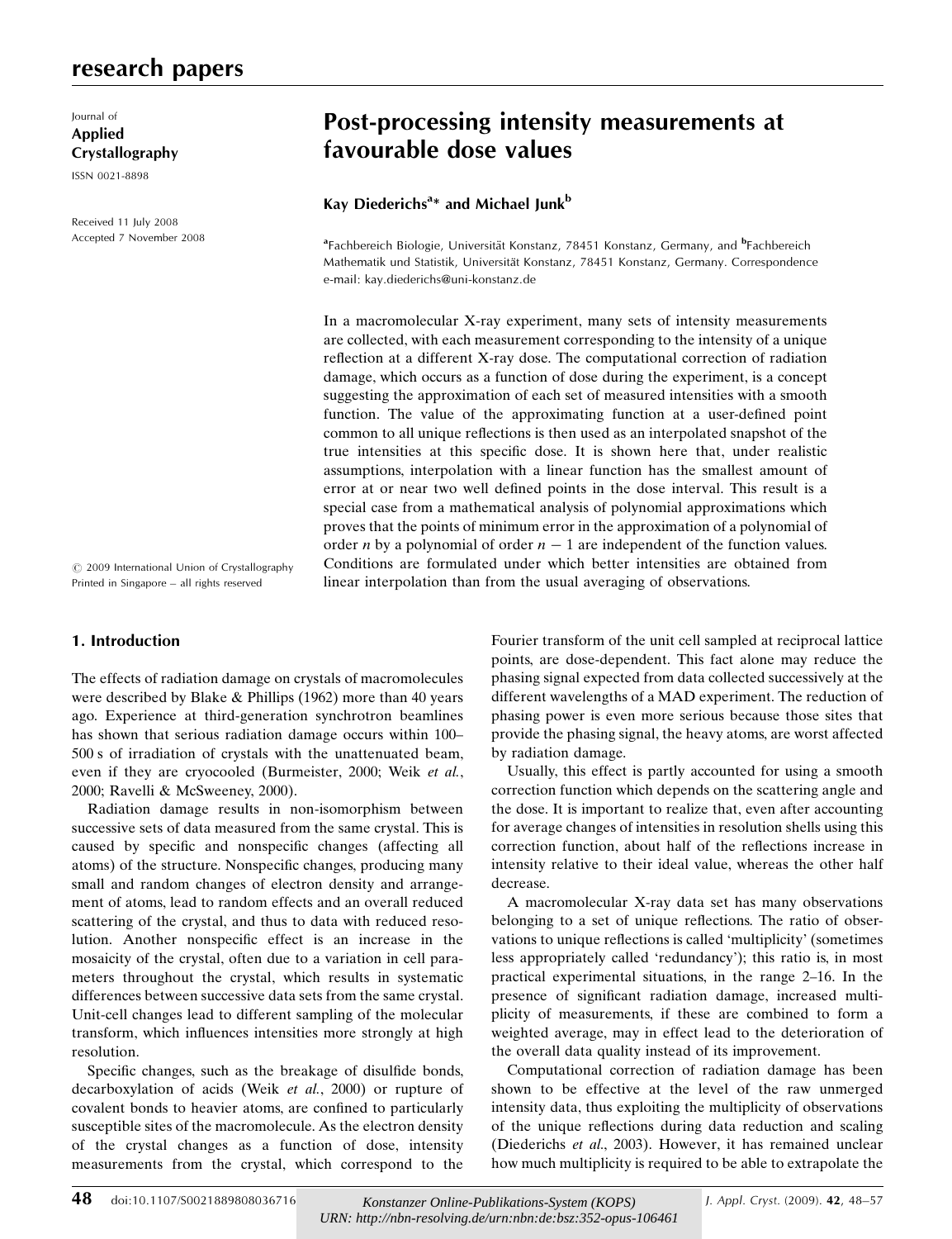intensity of each reflection to zero dose, or to obtain a more accurate interpolated value of the intensity in the dose interval that is covered by the data set.

Rather than adding evidence by the analysis of specific data sets, we have investigated the general properties of the approximation of noisy functions by low-order polynomials. Our analysis reveals that, depending on the order of the approximating polynomial, interpolation may yield more accurate estimates of the underlying function value than mere weighted averaging.

#### 2. Favourable points

In this section, we present a general idea of how to construct suitable locations in the dose interval where the evaluation of the polynomially approximated intensity values leads to small errors. First, our idea is illustrated in the hypothetical case where all values of the measured function are available without error. The approach is then generalized to the more realistic scenario when only finitely many noisy data points are available.

#### 2.1. Basic idea

The starting point of our observation is a rule suggested by the examples presented in Fig. 1: whenever a linear fit to a nonlinear function on [0, 1] is reasonable, the approximation error seems to be minimum close to  $x \approx 0.2$  and  $x \approx 0.8$ .

To illustrate the mathematical reason underlying this rule, let us consider the example where the nonlinear function is a general parabola  $Q(x) = \alpha + \beta x + \gamma x^2$  with  $\gamma \neq 0$ . To find the parameters a, b of the linear fit polynomial  $P(x) = a + bx$ , we minimize the squared summed distance

$$
D(a, b) = \int_{0}^{1} [Q(x) - P(x)]^{2} dx
$$
 (1)

with respect to  $a$  and  $b$ . Equating the partial derivatives

$$
\frac{\partial D}{\partial a} = -2 \int_{0}^{1} Q(x) - P(x) dx,
$$
  
\n
$$
\frac{\partial D}{\partial b} = -2 \int_{0}^{1} [Q(x) - P(x)]x dx
$$
\n(2)

to zero, we obtain two linear conditions on the optimum parameters  $\overline{a}$ ,  $\overline{b}$ :

$$
\int_{0}^{1} \overline{a} + \overline{b}x \, dx = \int_{0}^{1} Q(x) \, dx, \quad \int_{0}^{1} \overline{a}x + \overline{b}x^{2} \, dx = \int_{0}^{1} xQ(x) \, dx, \tag{3}
$$

which finally yield

$$
\overline{a} = \alpha - (1/6)\gamma, \quad \overline{b} = \beta + \gamma. \tag{4}
$$

Obviously, the approximation error  $|Q(x) - P(x)|$  vanishes (and thus is minimum) at those points  $\bar{x}$  where the linear function  $P$  coincides with the original function  $Q$ . To compute these points, we have to solve the quadratic equation

$$
P(\overline{x}) = \alpha - (1/6)\gamma + (\beta + \gamma)\overline{x} = \alpha + \beta\overline{x} + \gamma\overline{x}^2 = Q(\overline{x}).
$$
 (5)

$$
\bar{x}^2 - \bar{x} + 1/6 = 0\tag{6}
$$

with solutions

$$
\overline{x} \in \left\{ (3-3^{1/2})/6, \ (3+3^{1/2})/6 \right\} \simeq \{0.2113, \ 0.7887 \}.
$$
 (7)

In other words, for all parabolae, the minimum approximation error of the linear least-squares fit occurs at the same points  $x \approx 0.21$  and  $x \approx 0.79$ , supporting the rule formulated at the beginning of this section. However, the result for quadratic polynomials does not carry over to all functions in this universal form. In fact, the approximation error can be far from minimum at the points characterized in equation (7) when the graph is not close to a parabola, as shown in Fig.  $2(a)$ .

In order to quantify how well a function  $f$  can be approximated by polynomials of degree 2, we first introduce the maximum discrepancy between  $f$  and a general quadratic polynomial Q, i.e.

$$
||f - Q||_{\infty} := \max_{x \in [0,1]} |f(x) - Q(x)|.
$$
 (8)

The closest parabola to f is then the polynomial  $Q^*$  which minimizes this distance in the set  $\Pi_2$  of all possible quadratic polynomials

$$
d_2(f) := \|f - Q^*\|_{\infty} = \min_{Q \in \Pi_2} \|f - Q\|_{\infty}.
$$
 (9)



#### Figure 1

Various graphs (solid lines) with corresponding linear least-squares fits (dashed lines). The graphs are given by (a)  $exp(2x)$ , (b)  $1 + 2x - 3x^2$  and (c) ln(1 + 4x). The minimum approximation error occurs at  $x \approx 0.2$  and  $x \sim 0.8$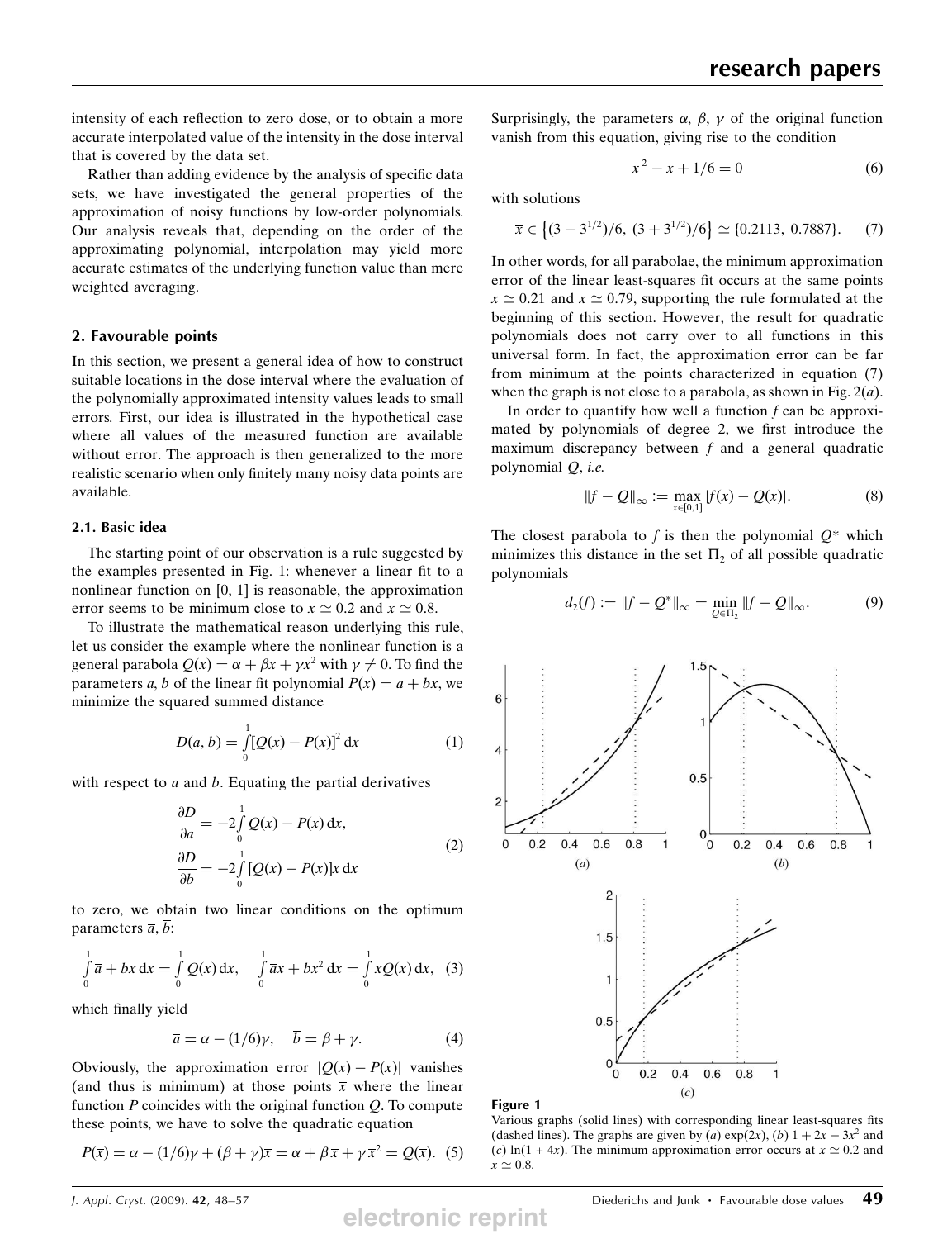With this notation, we can translate the assumption included in our rule that the linear fit should be reasonable into the quantitative statement that the minimum distance  $d_2(f)$  of f from the quadratic polynomials should be small. Equipped with this measure, we can now cast the rule into a strict mathematical theorem, the proof of which can be found in Appendix A.

*Theorem 1*. Let  $f : [0, 1] \rightarrow \mathbb{C}$  be square-integrable and let P be its linear least-squares fit. The approximation error at  $\bar{x} = (3 \pm 3^{1/2})/6$  can then be estimated by

$$
|f(\overline{x}) - P(\overline{x})| \le 3d_2(f). \tag{10}
$$

In other words, the linear fit at the favourable points  $\bar{x}$  is almost as accurate as the best quadratic approximation of f.

#### 2.2. Main result

In order to increase the applicability of Theorem 1, we modify it in two respects. First, we relax the assumption of the linearity of the fitted polynomial, allowing for polynomials of arbitrary degree and thus increasing the range of functions it is possible to fit (see, for example, Fig. 2b). The second and more important modification concerns the restriction of available information on the function  $f$ . We assume that only finitely many measurements  $Y(x_i)$ ,  $i = 1, ..., N$  are given, where  $x_i$ are pairwise different and  $Y(x_i)$  are of the form

$$
Y(x_i) = f(x_i) + \varepsilon_i \tag{11}
$$

with independent and identically distributed measurement errors  $\varepsilon_i$  having mean 0 and variance  $\sigma^2$ .

It turns out that these modifications influence the number and location of the favourable points  $\bar{x}$ . In order to give a precise definition in this more general situation, we introduce the set  $\mathbb{L}^2(X)$  of square summable functions on  $X = \{x_1, \ldots, x_N\}$  with the scalar product



#### Figure 2

(a) The approximation error at  $x \approx 0.21$  and  $x \approx 0.79$  may be large when the graph is far from a parabola. The solid line shows the function  $sin(3\pi x/2)$  and the dashed line is the linear least-squares fit. (b) A fit with a fifth-order polynomial (dashed) gives rise to six favourable points (indicated by dotted lines), which are again close to the points of minimum approximation error.

$$
\langle f, g \rangle := (1/N) \sum_{i=1}^{N} f(x_i) g(x_i), \quad f, g \in \mathbb{L}^2(X). \tag{12}
$$

A particular basis of the space  $\mathbb{L}^2(X)$  is obtained by orthonormalizing the monomials  $1, x, \ldots, x^{N-1}$  with respect to the scalar product. This leads to orthonormal polynomials  $p_0, p_1, \ldots, p_{N-1}$ , where  $p_k$  has degree k.

Using this orthonormal basis, the least-squares approximation of Y with a polynomial  $P^{(q)}$  of degree q is nothing but the projection of Y onto the space  $\Pi_a$  spanned by  $p_0, \ldots, p_a$ :

$$
P^{(q)} = \langle Y, p_0 \rangle p_0 + \langle Y, p_1 \rangle p_1 + \dots + \langle Y, p_q \rangle p_q. \tag{13}
$$

In order to choose favourable points for the evaluation of  $P^{(q)}$ , we compare it with the higher-degree approximation  $P^{(q+1)}$ . In view of equation (13), the difference is

$$
P^{(q+1)}(x) - P^{(q)}(x) = \langle Y, p_{q+1} \rangle p_{q+1}(x), \tag{14}
$$

which obviously vanishes at the roots of  $p_{q+1}$ , independent of the specific measurement Y. Hence, at these favourable points, the least-squares fit of degree  $q$  has the same values as the least-squares approximation of degree  $q + 1$ . Since the maximum degree that can reasonably be used in the fitting procedure is restricted because of the limited supply of data and the corresponding danger of overfitting, this observation can be used to increase the degree of the approximation without actually increasing the degree of the fitting procedure.

The following theorem summarizes our considerations and shows that the favourable points defined in the more general scenario generalize those described in Theorem 1. The detailed proof can be found in Appendix A. Again, it uses the notation of minimum distance  $d_r(f)$  between f and polynomials of degree  $r$ , *i.e.* 

$$
d_r(f) = \min_{Q \in \Pi_r} \|f - Q\|_{\infty}.
$$
 (15)

*Theorem 2.* Let  $q \in \mathbb{N}_0$ ,  $X = \{x_1, \ldots, x_N\}$  with  $N > q + 1$ ,  $f \in \mathbb{L}^2(X)$  and  $Y \in \mathbb{L}^2(X)$  defined by equation (11) with leastsquares approximation  $P^{(q)}$  of degree q. Further, let  $\bar{x}$  be a root of  $p_{q+1}$ . Then, the expected squared approximation error at  $\bar{x}$ is estimated by

$$
E\big(|f(\overline{x}) - P^{(q)}(\overline{x})|^2\big) \le C_q \big[\sigma^2/N + (2q+4)d_{q+1}(f)^2\big],\tag{16}
$$

where  $C_q = \sum_{k=0}^q p_k(\overline{x})^2$ .

In other words, the degree-q fit of Y at a favourable point  $\overline{x}$ is, up to the noise and a multiplicative constant, as accurate as the best approximation of f with polynomials of degree  $q + 1$ .

Our first remark concerns the noise-related part  $\sigma^2/N$  of the total error. In general, it is advisable to increase the number of measurements  $N$  to reduce this part of the error estimate. However, in macromolecular X-ray experiments, the situation is somewhat different, because the number of obtainable intensity measurements per unique reflection is limited owing to the deterioration of the crystal in the course of the experiment.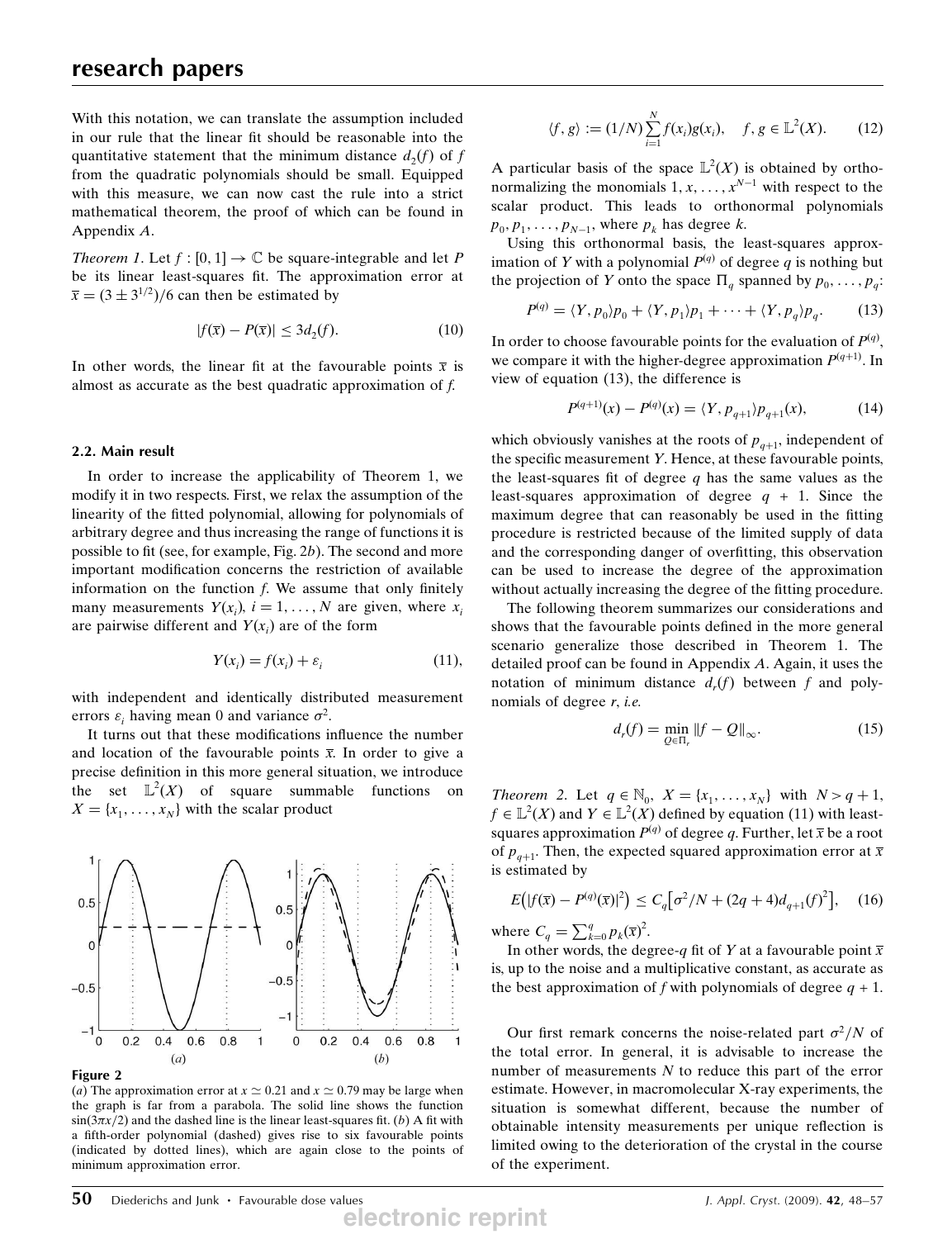In order to increase the number of measurements by some factor, the intensity  $I$  of the beam, and therefore the strength of f, has to be reduced by the same factor to ensure that the total dose applied to the crystal does not change. In other words,  $NI$  and  $f/I$  are intensity-independent. In contrast with this, the main part of the noise level  $\sigma^2$  reduces only in proportion with the intensity, as a consequence of the Poisson statistics underlying the photon count. Assuming an additional basic noise level  $\sigma_0^2$  and a contribution that is proportional to the square of the intensity, we have  $\sigma^2 = \sigma_0^2 + c_1 I + c_2 I^2$  with proportionality constants  $c_1$  and  $c_2$ .

To see how the choice of the total intensity influences the measurement error, we apply Theorem 2 to the scaled data:

$$
Y_*(x_i) = \frac{f(x_i)}{I} + \frac{\sigma}{I} \varepsilon_i.
$$
\n(17)

Since  $f_* = f/I$  is independent of the total intensity I, an intensity dependence can only be found in the error component related to the random fluctuations with variance  $\sigma^2/I^2$ :

$$
\frac{\sigma^2}{I^2 N} = \frac{\sigma_0^2}{NI} \frac{1}{I} + \frac{c_1}{NI} + \frac{c_2}{NI} I.
$$
 (18)

Since NI is constant, we see that the fluctuation effect inherent in the photon counting is not influenced at all by a change in intensity. As a consequence, the decision for low intensity/high multiplicity versus high intensity/low multiplicity should be based on an estimate of the additional error contributions. If the intensity-independent level dominates that proportional to I, a high intensity should be used, and, conversely, a low intensity should be employed if the error contribution proportional to the intensity dominates.

In a macromolecular data collection, the term  $\sigma_0^2$  is given mainly by background and detector dark noise, and  $c_2$  is strongly influenced by the nonlinearity and counting properties of the detector. However, other factors originating from the characteristics of the X-ray beam and experimental setup (shutters, slits, spindle) also come into play. If all these factors are known, which would be highly desirable, a program like BEST (Popov & Bourenkov, 2003) may be used to find the optimum strategy for data collection.

The second remark concerns the decision for the order of the fitting polynomial which is the focus of this article. In particular, we wish to investigate under which conditions the linear fit  $(q = 1)$  outperforms the constant fit  $(q = 0)$ . Comparing the error bounds from Theorem 2 for the scaled data  $f_* = f/I$ , this may be the case when

$$
C_1 \left[ \frac{\sigma^2}{I^2 N} + 6d_2(f_*)^2 \right] \le C_0 \left[ \frac{\sigma^2}{I^2 N} + 4d_1(f_*)^2 \right],\tag{19}
$$

or, after solving for  $d_2(f_*)$ , when the condition

$$
d_2(f_*)^2 \le \frac{2C_0}{3C_1} d_1(f_*)^2 - \left(1 - \frac{C_0}{C_1}\right) \frac{\sigma^2}{I^2 N} \tag{20}
$$

is satisfied. From this condition, one can read off that the linear fit is likely to win over the constant one, provided the multiplicity N and the signal-to-noise ratio  $I/\sigma$  are high and

For a given distribution of nodes  $x_i$ , the constants  $C_0$  and  $C_1$ can be computed as shown below. However, the condition of equation (20) is not really a comparison of errors but a comparison of worst-case error bounds. A more realistic answer to the question of whether a linear fit is better than a constant one is given in  $\S3$ , where the expected approximation error is evaluated for synthetic data which mimic the intensity measurements in a macromolecular X-ray experiment.

#### 2.3. Favourable point locations

For a given distribution of nodes  $x_i$ , the computation of the favourable points  $\bar{x}$  used in Theorem 2 is straightforward. First, let us consider the construction in the case  $q = 0$  of fitting with a constant. In this case, we require the first polynomials  $p_0$ and  $p_1$ , which are obtained by orthonormalization of the monomials  $r_k(x) = x^k$ . As a result of the definition of the scalar product [equation (12)], the constant monomial  $r_0$  is already normalized, so that  $p_0(x) = r_0(x) = 1$ , implying also  $C_0 = 1$ . The next polynomial  $p_1$  is given by

$$
p_1 = \alpha_1 (r_1 - \langle r_1, p_0 \rangle p_0) \tag{21}
$$

with a suitable normalization constant  $\alpha_1$ . Introducing the abbreviation

$$
\overline{X} = \langle r_1, p_0 \rangle = (1/N) \sum_{i=1}^{N} x_i \tag{22}
$$

for the barycentre of  $X$ , we thus have

$$
p_1(x) = \alpha_1(x - \overline{X}), \quad \alpha_1 = 1/\|r_1 - \overline{X}\|.
$$
 (23)

Based on  $p_0$ , the least-squares fit  $P^{(0)}$  is

$$
P^{(0)}(x) = \langle Y, p_0 \rangle p_0(x) = (1/N) \sum_{i=1}^{N} Y(x_i), \tag{24}
$$

which is simply the average of the given measurements. According to Theorem 2, the average should be considered as an approximation of the true function  $f$  at the favourable point  $\overline{x} = \overline{X}$ , which is the root of the polynomial  $p_1$ .

Proceeding to the case  $q = 1$ , the favourable points for the linear fit  $P^{(1)}$  are defined as roots of

$$
p_2 = \alpha_2 (r_2 - \langle r_2, p_1 \rangle) p_1 - \langle r_2, p_0 \rangle p_0).
$$
 (25)

Using the centred power moments

$$
m_k = (1/N) \sum_{i=1}^{N} (x_i - \overline{X})^k, \qquad (26)
$$

the polynomial  $p_2$  can be written as

$$
p_2 = \alpha_2 \bigg[ (x - \overline{X})^2 - \frac{m_3}{m_2} (x - \overline{X}) - m_2 \bigg] \tag{27}
$$

with roots

$$
\overline{x} \in \left\{ \overline{X} + \frac{m_3}{2m_2} + s \left( \frac{m_3^2}{4m_2^2} + m_2 \right)^{1/2} \middle| s \in \{-1, 1\} \right\}.
$$
 (28)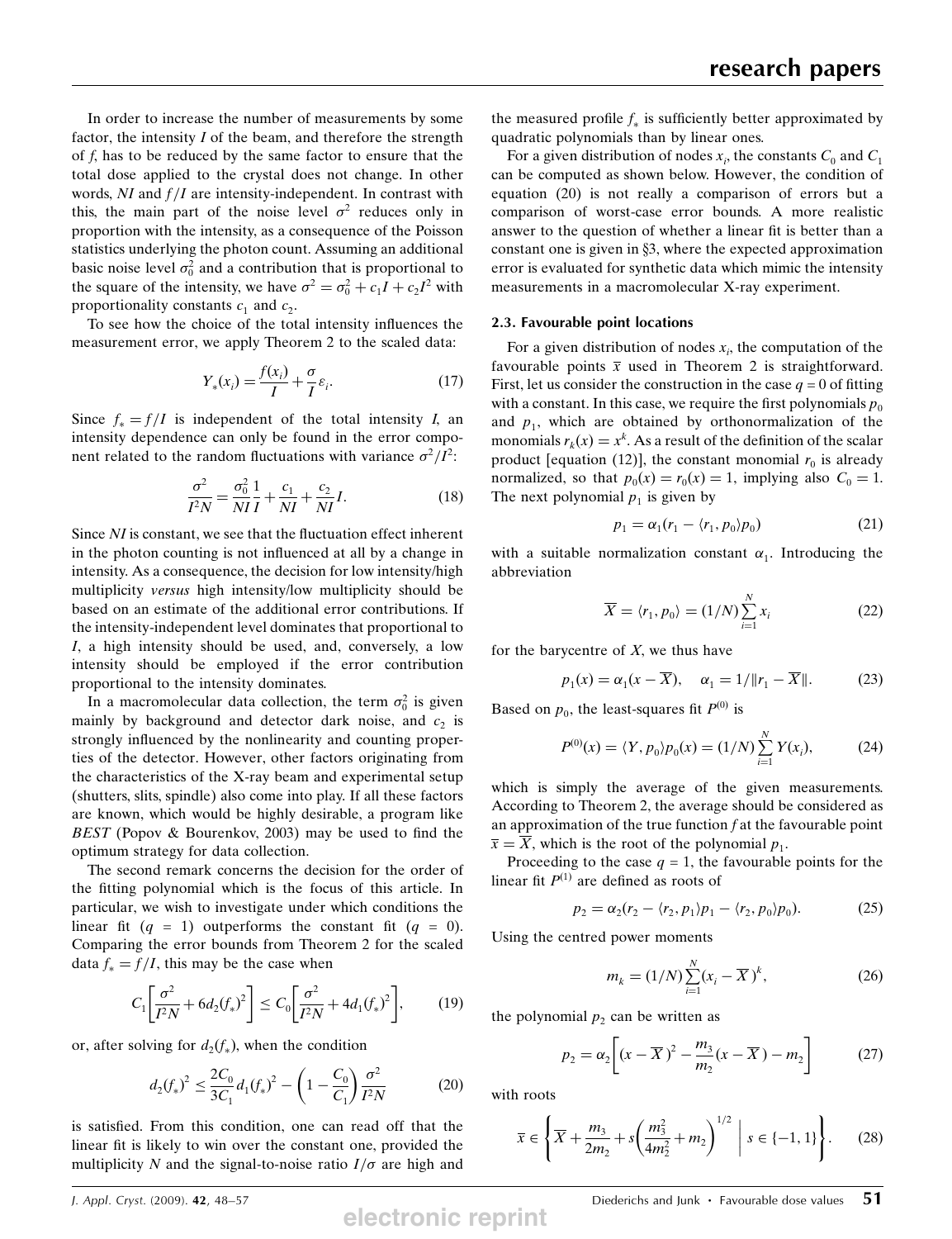#### Table 1

Left and right favourable points for a regular distribution of the nodes  $x_1, \ldots, x_N$ .

In the limit  $N \to \infty$ , we recover the two points of the continuous case discussed in Theorem 1.

| N     |       |       |       |       | 10    | 20    | $\infty$ |
|-------|-------|-------|-------|-------|-------|-------|----------|
| Left  | 0.221 | 0.217 | 0.215 | 0.214 | 0.213 | 0.212 | 0.211    |
| Right | 0.780 | 0.783 | 0.785 | 0.786 | 0.787 | 0.788 | 0.789    |

In particular, if the point distribution is symmetric around the barycentre, the odd moments vanish ( $m_3 = 0$ ), resulting in the symmetric favourable points  $\overline{X} + s(m_2)^{1/2}$  with  $s \in \{-1, +1\}$ . In this case, the formula for  $C_1$  is also particularly simple. Noting that  $\alpha_1 = 1/(m_2)^{1/2}$ , we find  $p_1(\overline{x})^2 = 1$ , so that  $C_1 = p_0(\overline{x})^2 + p_1(\overline{x})^2 = 2.$ 

As specific example, let us consider the case of regularly distributed nodes

$$
x_i = (1/N)(i - 1/2) \in [0, 1], \quad i = 1, ..., N. \tag{29}
$$

In this case,  $\overline{X} = \frac{1}{2}$ ,  $m_3 = 0$  and  $m_2 = (1 - 1/N^2)/12$ , giving rise to the favourable points

$$
\overline{x} \in \left\{ 1/2 + (s/6) \left( 3 - 3/N^2 \right)^{1/2} \middle| s \in \{-1, 1\} \right\}.
$$
 (30)

For various values of N, the resulting left and right favourable points are listed in Table 1. It should be noted that the locations change only slightly with N. This is important in cases such as crystallographic data collection, where the point distribution  $X$  varies from one experiment to another so that the favourable points differ. Since the variation is not very strong as long as the points are distributed sufficiently regularly, it still makes sense to use a common evaluation point. This aspect is analysed carefully in the next section.

We close this section by reporting the favourable points in the case  $q = 2$  for node distributions that are symmetric about their barycentre. Computing the roots of

$$
p_3(x) = \alpha_3 \bigg[ (x - \overline{X})^3 - \frac{m_4}{m_2} (x - \overline{X}) \bigg],
$$
 (31)

we find three favourable points for  $q = 2$ :

$$
\overline{x} \in \left\{ \overline{X} - \left( \frac{m_4}{m_2} \right)^{1/2}, \overline{X}, \overline{X} + \left( \frac{m_4}{m_2} \right)^{1/2} \right\}.
$$
 (32)

#### 3. Testing the favourable points

Theorem 2 estimates the averaged squared approximation error

$$
e_q = E(|f(\bar{x}) - P^{(q)}(\bar{x})|^2)
$$
\n(33)

when the fit polynomial  $P^{(q)}$  of degree q is used at the favourable point  $\bar{x}$  to approximate the true value  $f(\bar{x})$  from noisy data  $Y(x_i) = f(x_i) + \sigma \varepsilon_i$ .

In the practically relevant case of intensity measurements in a macromolecular X-ray experiment, the values  $f(x_i)$  would be intensities corresponding to certain reciprocal lattice points of the Fourier transform of the unit cell, where  $x_i$  is a rotation angle of the crystal, or equivalently, a dose value of radiation. The number  $n$  of dose values at which the intensity is available is called its multiplicity.

As far as the  $x_i$  are concerned, we are faced with the complication that they are not fixed in advance but depend on the experimental setup and vary from one reciprocal lattice point to another. As a consequence, the favourable points are also different for different reflections, which leads to a certain quality reduction when we interpolate several intensities at a common dose value. Instead of the situation studied in Theorem 2, it would therefore be more realistic to allow for a reasonable variability of  $x_i$  while using some effective favourable point  $\bar{x}_a$ .

Secondly, the dose-dependent intensity functions  $f$  in X-ray experiments possess certain structural features which suggest the consideration of a restricted range of possible target functions  $f$  and the estimation of the average interpolation error for this whole class.

In the following, we will therefore include a variation of the nodes  $x_i$  as well as the target functions f in the averaging process (described in  $\S$ 3.1 and 3.2). The resulting average squared approximation error  $e_a$  then characterizes the behaviour of the fitting procedure for a whole range of scenarios which are reasonably related to those found in macromolecular X-ray experiments. Clearly, the advantage of using synthetic values for f and  $x_i$  over real ones is that the errors can be computed exactly.

### 3.1. Effective favourable points

As already indicated in Table 1, the locations of the favourable points vary only slightly with multiplicity for regular node distributions. To check the behaviour in cases that are irregular, we compare various dose value distributions in the unit interval. Our goal is to find out whether a definition of common favourable points is still feasible.

In the  $m$ -box random case, we split the unit interval into  $\lceil n/m \rceil$  equal-sized boxes and choose in each box m random points, i.e.

$$
x_i = \frac{1}{\lceil n/m \rceil} (\lceil i/m \rceil - u_i), \quad i = 1, ..., n,
$$
 (34)

with  $u_i$  being independent and uniformly distributed in [0, 1]. This case (often with  $m = 4$  when the detector is not swung out) appears appropriate for an experiment in crystallography in which the total rotation range is several times larger than the asymmetric unit of reciprocal space given by the crystal symmetry and alignment (Dauter, 1999).

In the random case, the points are chosen fully random, i.e.

$$
x_i = u_i, \quad i = 1, \dots, n,
$$
\n
$$
(35)
$$

where again  $u_i$  are independent and uniformly distributed in [0, 1].

In order to assess the distribution of favourable points, we conduct an experiment with  $M = 10000$  node sets and multiplicity  $n = 10$ . The favourable points are computed in the case

**electronic reprint**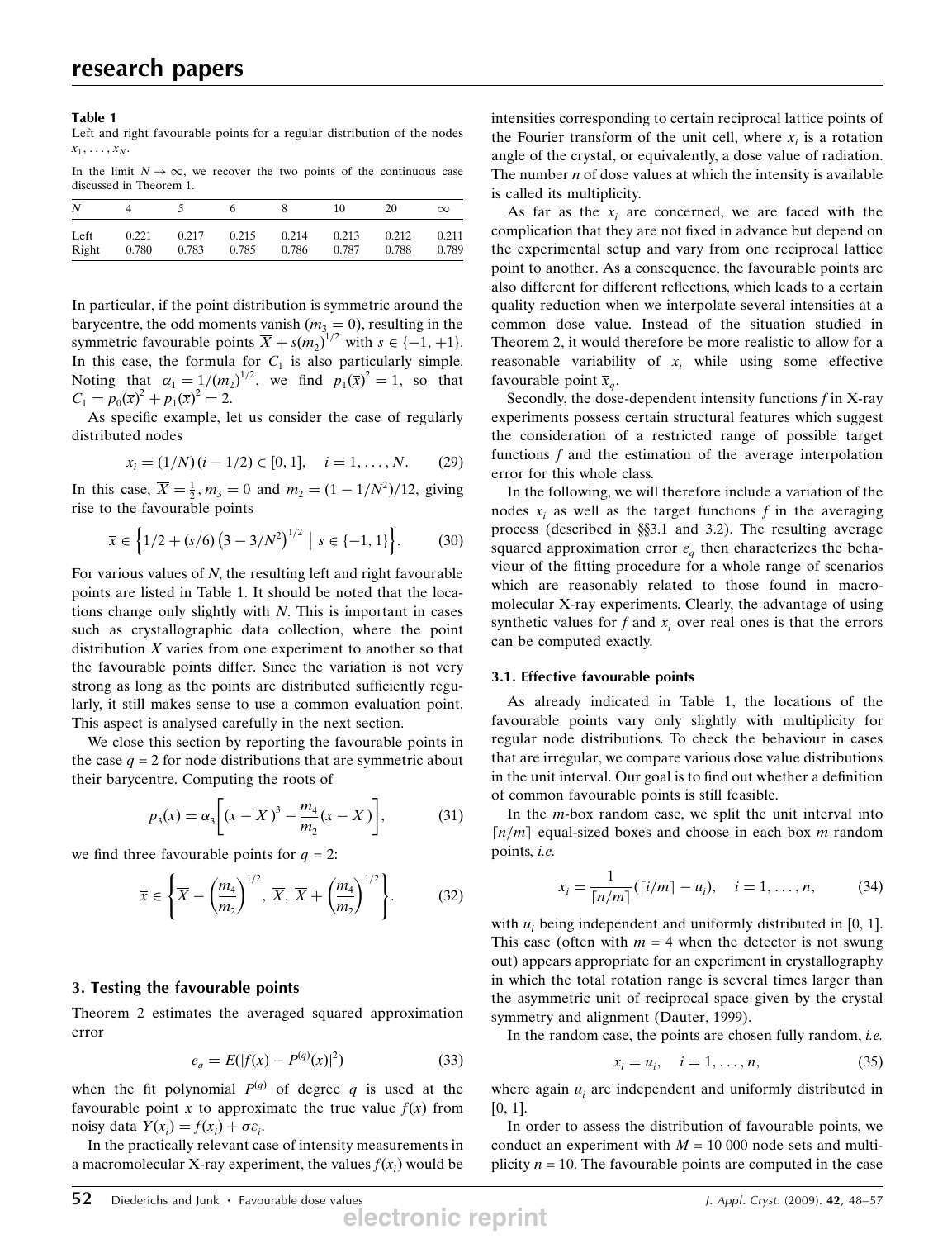of linear fitting and the results are collected in histograms, shown in Fig. 3.

Mean values for the favourable points are summarized in Table 2. The general observation is that the variation of the favourable points is strongly related to the regularity of the points  $x_i$ . In addition, the variation reduces if the multiplicity is increased. Finally, the average over the favourable points is only weakly dependent on the structure of the experiment and is quite close to the corresponding values listed in Table 1 for the case of regular node distribution.

In the following, we will work with the 4-box random node distribution because it reflects to some extent the structure of real macromolecular X-ray data. As an effective favourable point we take  $\overline{x}_1 = 0.21$ .

With a similar approach, we find in the case of a constant least-squares fit (q = 0) that  $\overline{x}_0 = 0.5$  is very close to the average favourable points for all types of experiments. In the case of quadratic fits,  $\overline{x}_2 = 0.12$  is a reasonable compromise, although for fittings of higher degree, the dependence of the favourable points on the multiplicity is generally stronger.

#### 3.2. Model for intensity functions

Next, we briefly describe the structure of a generic synthetic data set Y used in our numerical tests (further details can be found in Appendix  $B$ ). In accordance with the model described in the previous section, we assume

$$
Y(x_i) = f(x_i) + \sigma \varepsilon_i, \tag{36}
$$

where f models the true dose-dependent intensity and  $\varepsilon_i$  are independent standard normal-distributed random numbers which simulate measurement errors. The variance parameter  $\sigma$ is chosen in such a way that a certain signal-to-noise ratio  $r$  is obtained. More specifically, we set

$$
\sigma = s/r, \quad s = (1/n) \sum_{i=1}^{n} f(x_i)
$$
 (37)

so that  $r = s/\sigma$  is the ratio of average intensity to noise level  $\sigma$ .

To obtain a suitable structure for the intensity values, we assume that the dose-dependent contribution  $F(x)$  of the Fourier transform has the form

$$
F(x) = A \exp(i\varphi) + B(x) \exp(i\psi), \tag{38}
$$

where  $A \exp(i\varphi)$  is the transform of the undisturbed electron density at the reciprocal lattice point under consideration,



Figure 3

Distributions of favourable points for  $M = 10000$  node sets with multiplicity  $n = 10$ . The node distributions are (a) 2-box random, (b) 4-box-random and  $(c)$  random.

Table 2 Mean values of favourable points.

| n  | 1-Box random | 2-Box random | 4-Box random | Random      |
|----|--------------|--------------|--------------|-------------|
| 4  | 0.214 0.787  | 0.224 0.773  | 0.254 0.747  | 0.254 0.748 |
| 8  | 0.211 0.789  | 0.212 0.788  | 0.217 0.782  | 0.226 0.773 |
| 16 | 0.211 0.789  | 0.211 0.789  | 0.212 0.788  | 0.219 0.782 |

while  $B(x)$  exp(i $\psi$ ) represents the dose-dependent transform of the damaged density. Our structural assumptions on  $B$  are  $B(0) = 0$  and monotonicity, reflecting the growing influence of radiation damage. Restricting to the case  $A > 0$ , the scaled intensity  $f(x) = |F(x)|^2 / A^2$  has the form

$$
f(x) = |a + b(x)|^2,
$$
 (39)

with  $a = \exp[i(\varphi - \psi)]$  and  $b = B/A$  also being monotonic. Since *b* is unknown and definitely dependent on many independent factors, we randomly choose it from a reasonably large set of functions which share the monotonicity property and the zero initial value. Similarly, a is chosen randomly on the unit circle in the complex plane. For further details on the construction of  $f$ , we refer to Appendix  $B$ .

#### 3.3. Relevance of effective favourable points

In the following, we investigate the usefulness of effective favourable points for the evaluation of the least-squares approximations. To this end, we compute the averaged squared approximation error

$$
E[|f(x) - P^{(q)}(x)|^2]
$$
\n(40)

between the true value  $f(x)$  and the degree-q polynomial fit  $P^{(q)}(x)$  of the noisy data at 100 equidistant points  $x \in [0, 1]$ . The average is based on  $M = 10,000$  sets of 4-box random distributed nodes in connection with  $M$  random functions constructed as described above.

In Fig. 4, results are shown for various multiplicities and signal-to-noise ratios in the case of linear fits. Obviously, the effective favourable point  $\overline{x}_1 = 0.21$  offers no advantage in the case of low multiplicities and small signal-to-noise ratios. Conversely, for high average multiplicities and low measurement errors, the point is almost optimum.

In order to assess the influence of the degree of the fitting polynomial, we repeat the simulation for constant  $(q = 0)$  and quadratic  $(q = 2)$  fitting.

In the case of low multiplicity and high noise level, the linear fit has larger average approximation errors than the constant fit at all points (see Fig. 5). Thus, it is not advisable to use linear fits in this situation. The error of the quadratic fit is so large that the curve is not visible on the chosen scale. We note in passing that the error of the constant fit is minimum close to the effective favourable point  $\bar{x}_0 = 0.5$ . We can also see that the constant approximation is poor if used as an approximation for the zero-dose value, because the average approximation error is comparably large at  $x = 0$ .

At a medium multiplicity  $n = 10$ , but still at a low signal-tonoise ratio  $r = 8$ , the linear approximation is better than either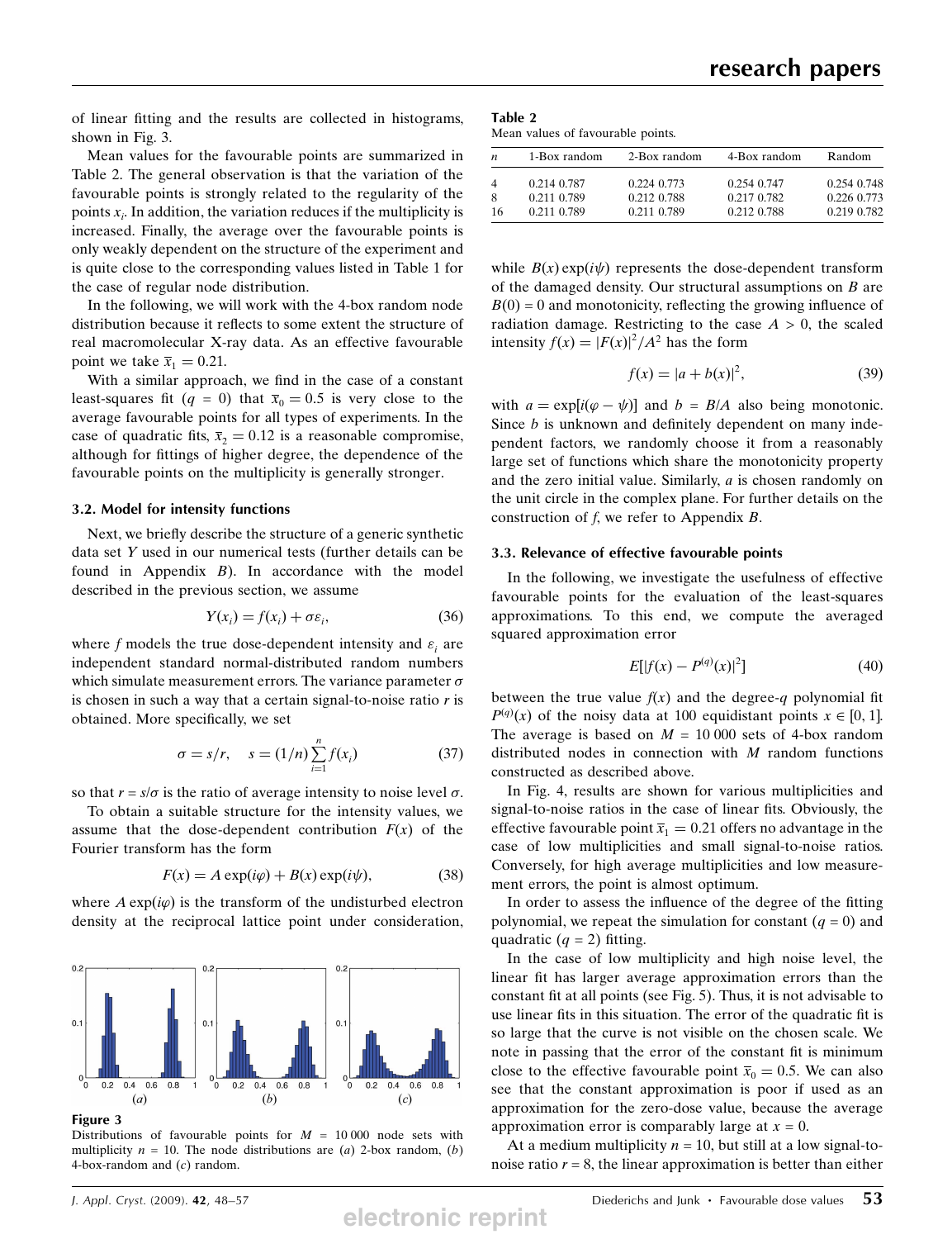

#### Figure 4

Averaged squared approximation error [equation (40)] of linear fits ( $q =$ 1) for  $x \in [0, 1]$ . The multiplicities *n* and signal-to-noise ratios *r* are (*a*) *n* = 4,  $r = 2$ , (b)  $n = 10$ ,  $r = 8$ , and (c)  $n = 16$ ,  $r = 14$ .



#### Figure 5

Averaged squared approximation errors of constant (solid), linear (dashed) and quadratic (dotted) fits. The multiplicities  $n$  and signal-tonoise ratios r are (a)  $n = 4$ ,  $r = 2$ , (b)  $n = 10$ ,  $r = 8$ , and (c)  $n = 16$ ,  $r = 14$ .

the constant or the quadratic fit over the complete interval. Although at the favourable point  $\overline{x}_1 = 0.21$ , the approximation error of the linear fit shows no local minimum and the accuracy is quite close to that of the constant fit at  $\overline{x}_0 = 0.5$ . Thus, the linear fit may be used instead of the constant approximation if an interpolation point closer to the origin is desirable. A glance at the error of the quadratic fit shows that it is now better than the constant approximation at the boundaries of the interval but less accurate at the centre.

This situation changes for high multiplicities and better signal-to-noise ratios, as indicated in Fig.  $5(c)$ . Now the quadratic fit generally has the lowest average approximation error, although a local minimum at the effective favourable point  $\bar{x}_2 = 0.12$  has not yet developed. In contrast, the approximation error of the linear fit possesses a clear local minimum at  $\bar{x}_1 = 0.21$  and the error value at this point is smaller than the minimum error of the constant approximation. Even if the error values were almost equal, it would still pay off to use the linear fit, because it delivers a good approximation at a smaller dose value. We note that, also in this case of accurate measurements, the zero-dose extrapolation based on the evaluation of the polynomial approximation at  $x = 0$  is accompanied by a relatively large approximation error.

### 3.4. Systematic assessment of errors at effective favourable points

In order to summarize the observations of the previous section, we compute the errors at favourable points  $\bar{x}_q$  for a range of characteristics

$$
n \in \{4, 5, 6, \dots, 20\}, \quad r \in [1, 21]. \tag{41}
$$

By  $e_q$  we denote the averaged squared approximation error of the polynomial approximation of degree  $q$  at the corresponding effective favourable point derived in §3.1. The ratios  $e_0/e_1$  and  $e_0/e_2$  are shown in Fig. 6. As expected, it is preferable to use the constant approximation in the case of low multiplicity and poor signal-to-noise ratio. However, if the signal-to-noise ratio exceeds ten and the multiplicity is at least





(a) Level lines of the ratio  $e_0/e_1$ . Above the solid line, the error of the constant fit at  $\bar{x}_0$  is larger than that of the linear approximation at  $\bar{x}_1 = 0.21$ . (b) Level lines of the ratio  $e_0/e_2$  with  $e_2$  computed at the favourable point  $\bar{x}_2 = 0.12$ .

**electronic reprint**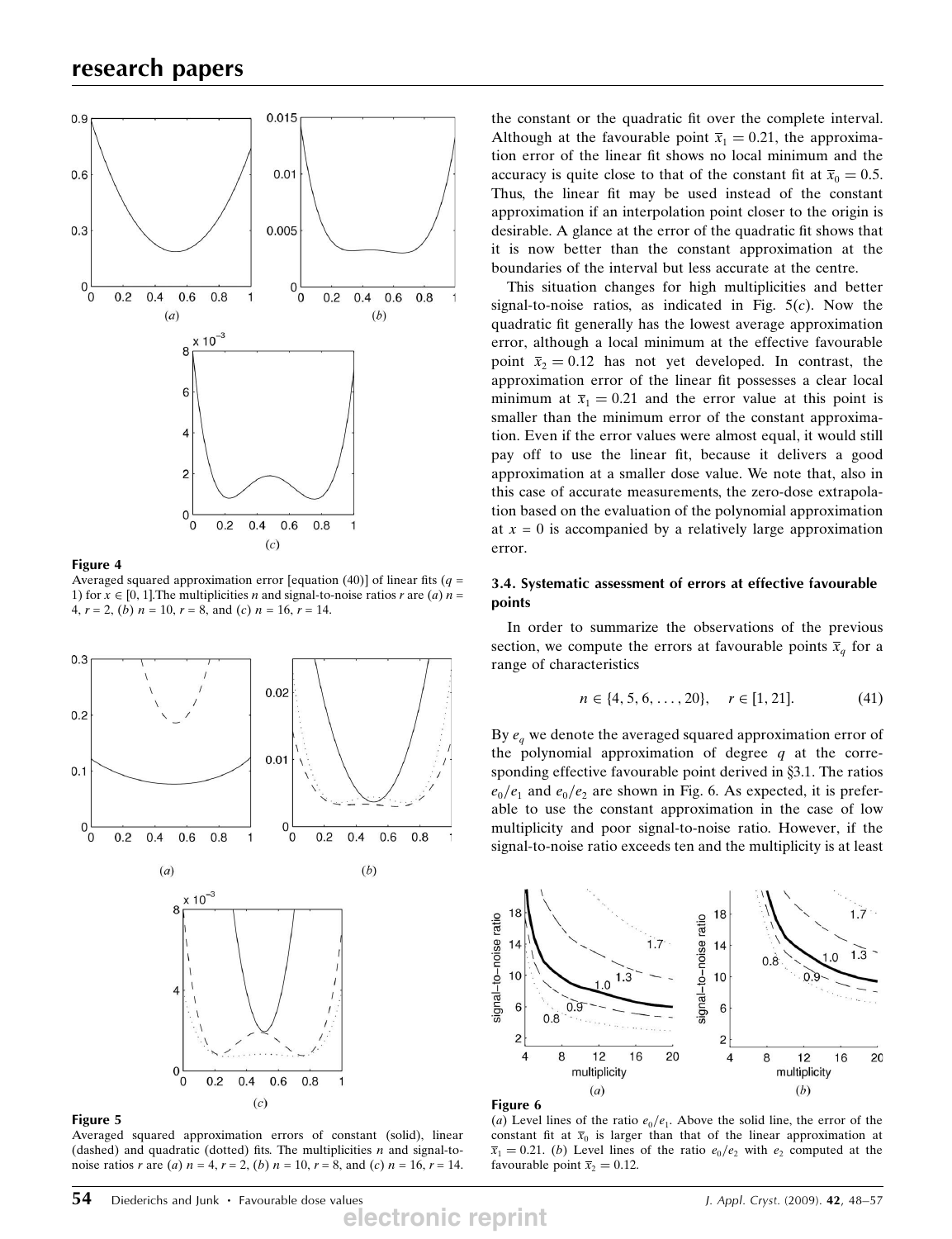eight, the error  $e_1$  of the linear approximation is generally better than  $e_0$  and it is obtained at a lower dose value. For multiplicities less than eight, increasingly large signal-to-noise ratios are necessary to obtain a linear fit that outperforms the constant one.

Comparing the error  $e_2$  of the quadratic approximation with  $e_0$ , we observe a similar behaviour, with the difference that the break-even line is reached only at higher multiplicities and larger signal-to-noise ratios. However, a direct comparison between  $e_1$  and  $e_2$  shows that, for the synthetic experiment considered here, the quadratic fitting never leads to considerably smaller errors than the linear one.

## 4. Results and discussion

The results presented above support a number of direct conclusions and offer explanations for previous findings. Most importantly from a practical viewpoint, this paper states the conditions under which linear extrapolation can be expected to yield better reduced data than the (usually employed) estimate using a constant, where the latter disregards the dose information attached to each observation of a unique reflection. It is found that, if either a sufficiently large multiplicity or a high enough signal-to-noise ratio is present, the linear fit is superior to the constant fit when calculated at the favourable value of interpolation. It is shown that this favourable point corresponds to 21% of the full dose, similar to the value suggested by Diederichs (2006) without proper theoretical justification.

A most welcome aspect of this finding is that the biological interpretation of electron densities and atomic positions may be performed based on estimates of intensities obtained at a lower level of radiation damage than the fit of a constant to the data (which always results in intensities corresponding to an average level of radiation damage). Thus, the models of biological structures obtained by linear interpolation are less altered by radiation damage, and certain types of misinterpretation (like giving significance to radiation-induced changes of side-chain conformations) may be less likely.

Within a given macromolecular data set, the signal-to-noise ratio is usually highest at low resolution, and low at high resolution. Thus, the low-resolution structure factors benefit most from the linear interpolation, as noted by Diederichs et al. (2003), whereas the effect at high resolution (with low signal-to-noise ratio) may be an increase in averaged approximation error. The method thus seems to be best applicable to substructure detection, which requires a high signal-to-noise ratio, but is less suitable for producing data for high-resolution refinement, unless specific procedures are implemented to guard against an increase in noise in the interpolated data or the multiplicity is unusually high (Weiss et al., 2004).

Our results also show that extrapolation to zero dose, using the fitting function directly, leads to an increase in errors. This is most relevant to MAD and SAD phasing and explains the finding of Ravelli et al. (2005), who observed increased noise in anomalous difference Pattersons obtained from zero-dose

extrapolation. Furthermore, it rationalizes the finding that zero-dose extrapolation does not appear to be as helpful in MAD phasing as initially expected by Diederichs et al. (2003). Rather than interpolating towards the middle of the total dose range, as suggested by Diederichs et al. (2003), our results indicate that a better strategy would be to interpolate the intensities of each of the MAD data sets (or rather, each wavelength) at its favourable dose value (at either 21 or 79% of the dose range covered by this wavelength).

A final comment concerns snapshots of structure factors corresponding to different states of radiation damage. It may be suggested to interpolate between about 15 and 85% of the dose interval of the measurement; values near 0 and 100% have significantly more error (see Figs. 4 and 5).

Future work should investigate whether an even better model for radiation damage and its correction could be obtained by generating more realistic data from synthetic molecular models with simulated (known) radiation damage.

# APPENDIX A Proofs of the theorems

## A1. Proof of Theorem 1

Defining the  $\mathbb{L}^2([0, 1])$ -orthonormal polynomials

$$
p_0(x) = 1, \quad p_1(x) = (12)^{1/2}(x - 1/2), \tag{42}
$$

the linear least-squares fit of a function  $f$  is given by

$$
P_f = \langle f, p_0 \rangle p_0 + \langle f, p_1 \rangle p_1. \tag{43}
$$

Further, let  $Q$  be any quadratic polynomial and define the distance to  $f$  as

$$
d = \max_{x \in [0,1]} |f(x) - Q(x)|. \tag{44}
$$

Using the fact that the linear least-squares fit  $P<sub>O</sub>$  coincides with Q at the favourable points  $\overline{x}$ , we have

$$
|P_f(\overline{x}) - f(\overline{x})| \le |P_f(\overline{x}) - P_Q(\overline{x})| + |Q(\overline{x}) - f(\overline{x})|.
$$
 (45)

To estimate the first term, we use the representation of the linear fit

$$
|P_f(\overline{x}) - P_Q(\overline{x})| \le |\langle f - Q, p_0 \rangle| |p_0(\overline{x})| + |\langle f - Q, p_1 \rangle| |p_1(\overline{x})|.
$$
\n(46)

Since  $|p_0(\overline{x})| = |p_1(\overline{x})| = 1$ , we conclude

$$
|P_f(\overline{x}) - P_Q(\overline{x})| \le d + d \int_0^1 |p_1(x)| dx = d + (3^{1/2}/2)d \le 2d.
$$
\n(47)

Inserted into equation (45), we obtain the required estimate  $|P_f(\overline{x}) - f(\overline{x})| \leq 3d.$ 

# A2. Proof of Theorem 2

The proof is similar to that of Theorem 1. We first observe that, for some arbitrary polynomial  $Q \in \Pi_{q+1}$ , the best approximation  $P_Q^{(q+1)}$  in  $\Pi_{q+1}$  is Q itself. With the definition of the favourable points  $\bar{x}$  as roots of  $p_{q+1}$ , we have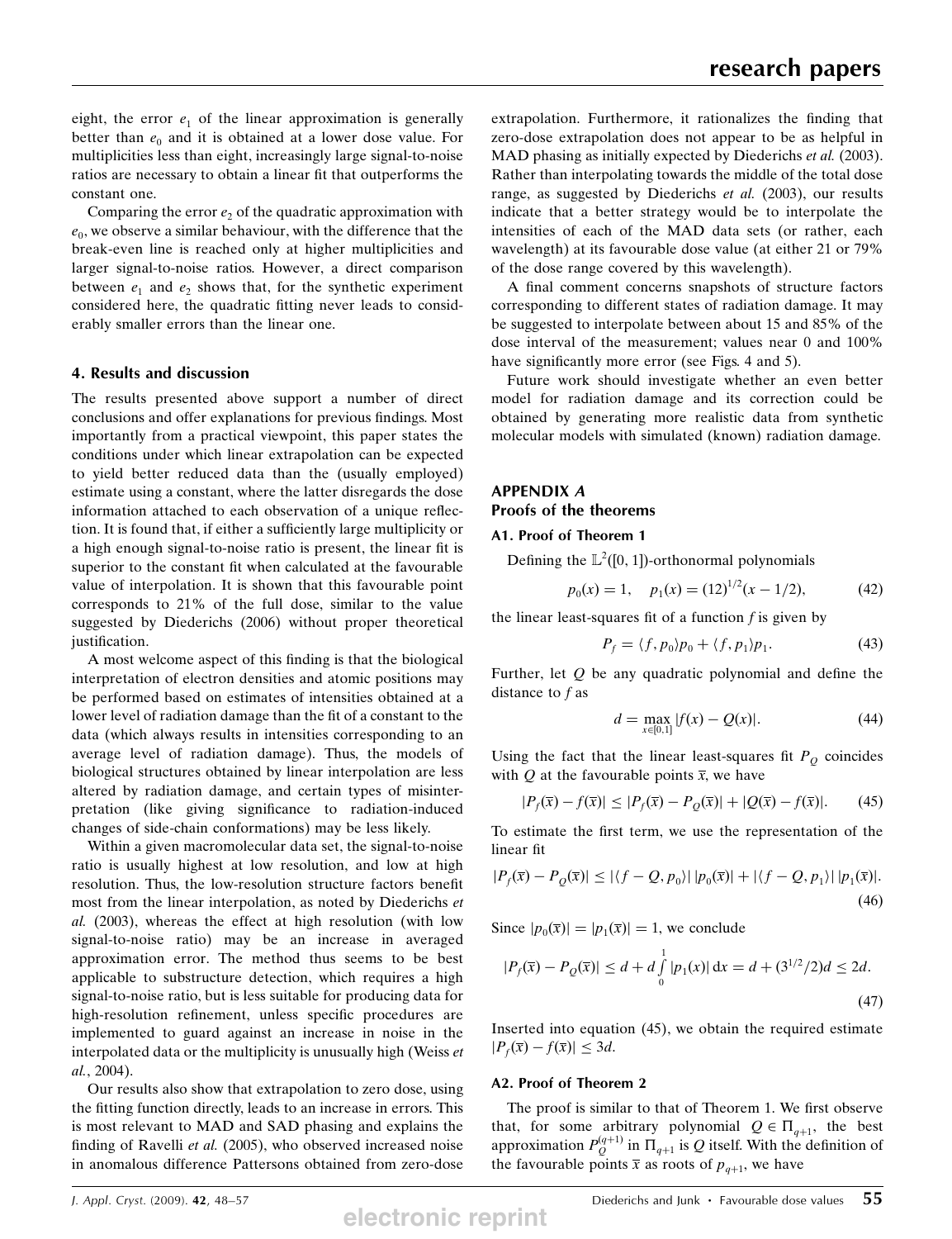$$
P_Q^{(q)}(\overline{x}) = P_Q^{(q)}(\overline{x}) + \langle Q, p_{q+1} \rangle p_{q+1}(\overline{x}) = P_Q^{(q+1)}(\overline{x}) = Q(\overline{x}),\tag{48}
$$

which means that the best fit of Q in  $\Pi_q$  equals Q at the favourable points. Using this property, we can split the difference

$$
P_Y^{(q)}(\bar{x}) - f(\bar{x}) = P_Y^{(q)}(\bar{x}) - P_Q^{(q)}(\bar{x}) + Q(\bar{x}) - f(\bar{x}).
$$
 (49)

Further, in view of the linearity of the least-squares procedure, we have

$$
P_Y^{(q)}(\overline{x}) - P_Q^{(q)}(\overline{x}) = P_{f-Q}^{(q)}(\overline{x}) + P_\varepsilon^{(q)}(\overline{x}), \tag{50}
$$

where  $\varepsilon = Y - f \in \mathbb{L}^2(X)$  is the function  $\varepsilon(x_i) := \varepsilon_i$  which assigns to each  $x_i$  the corresponding measurement error. Altogether, we have

$$
P_Y^{(q)}(\bar{x}) - f(\bar{x}) = P_{\varepsilon}^{(q)}(\bar{x}) + R(\bar{x}), \quad R = P_{f-Q}^{(q)} + Q - f. \quad (51)
$$

For the squared error, we conclude

$$
|P_Y^{(q)}(\bar{x}) - f(\bar{x})|^2 = P_\varepsilon^{(q)}(\bar{x})^2 + R(\bar{x})^2 + 2P_\varepsilon^{(q)}(\bar{x})R(\bar{x}). \tag{52}
$$

Since  $\varepsilon$  has a mean of zero at every  $x_i$ , the linearity of both the expected value and the least-squares projection yields

$$
E[P_{\varepsilon}^{(q)}(\overline{x})R(\overline{x})] = P_{E(\varepsilon)}^{(q)}(\overline{x})R(\overline{x}) = 0.
$$
 (53)

We therefore have

$$
E[|P_Y^{(q)}(\overline{x}) - f(\overline{x})|^2] = E[P_\varepsilon^{(q)}(\overline{x})^2] + R(\overline{x})^2. \tag{54}
$$

Expanding the least-squares approximation of  $\varepsilon$ , we find

$$
P_{\varepsilon}^{(q)}(\overline{x})^2 = \sum_{k,l} \langle \varepsilon, p_k \rangle \langle \varepsilon, p_l \rangle p_k(\overline{x}) p_l(\overline{x}). \tag{55}
$$

For the expected value of the product of the scalar products, we obtain

$$
E(\langle \varepsilon, p_k \rangle \langle \varepsilon, p_l \rangle) = (1/N^2) \sum_{i,j} E(\varepsilon_i \varepsilon_j) p_k(x_i) p_l(x_j)
$$
(56)

and, in view of the independence and the common variance,

$$
E(\langle \varepsilon, p_k \rangle \langle \varepsilon, p_l \rangle) = (\sigma^2 / N^2) \sum_i p_k(x_i) p_l(x_i) = (\sigma^2 / N) \langle p_k, p_l \rangle.
$$
\n(57)

Inserting this relation into the previous sum and using  $\langle p_k, p_l \rangle = \delta_{kl}$ , we finally obtain

$$
E[P_{\varepsilon}^{(q)}(\overline{x})^2] = (\sigma^2/N) \sum_{k} p_k(\overline{x})^2.
$$
 (58)

It remains to estimate the deterministic term  $R^2$  in terms of the distance

$$
d = \max_{x \in [0,1]} |f(x) - Q(x)|. \tag{59}
$$

First, we rewrite the squared sum as a sum of squares

$$
R(\overline{x})^2 \le 2\Big\{P_{f-Q}^{(q)}(\overline{x})^2 + [Q(\overline{x}) - f(\overline{x})]^2\Big\} \le 2\Big[P_{f-Q}^{(q)}(\overline{x})^2 + d^2\Big].\tag{60}
$$

Noting that

$$
P_{f-Q}^{(q)}(\bar{x})^2 = \left[\sum_{k=0}^{q} \langle f-Q, p_k \rangle p_k(\bar{x})\right]^2
$$
  
 
$$
\leq (q+1) \sum_{k=0}^{q} \langle f-Q, p_k \rangle^2 p_k(\bar{x})^2 \tag{61}
$$

and applying the Schwarz inequality

$$
\langle f - Q, p_k \rangle^2 \le ||f - Q||^2 ||p_k||^2 \le d^2, \tag{62}
$$

we obtain the estimate

$$
R(\overline{x})^2 \le 2\bigg[ (q+1)d^2 \sum_{k=0}^q p_k(\overline{x})^2 + d^2 \bigg] \le 2(q+2) \sum_{k=0}^q p_k(\overline{x})^2 d^2,
$$
\n(63)

where we have used  $p_0 = 1$  so that  $1 \le \sum_{k=0}^{q} p_k(\overline{x})^2$ . Combining the two estimates in equation (54), the result of the theorem follows.

# APPENDIX B Construction of the intensity functions

In this section, we give additional information on the construction of the dose-dependent intensity function

$$
f(x) = |a + b(x)|^2, \quad x \in [0, 1].
$$
 (64)

From the form of  $f$  it is clear that we can restrict our considerations to monotonically growing functions  $b$  because the decreasing case differs from the increasing one only by a sign change of  $a$ , where  $a$  is in any case chosen to be uniformly distributed on the unit circle in C.

To ensure that  $b(x)$  is a reasonably general monotonic function, we write

$$
b(x) = \beta[x + \mu Q(x)],\tag{65}
$$

where  $\beta$  is any real number,  $\mu \in (0, 1)$  and  $Q$  is a polynomial which satisfies  $Q(0) = 0$  and  $|Q'(x)| \le 1$  (we took  $\mu = 0.8$  in our test case). This guarantees that  $b(0) = 0$  and that the slope of  $x + \mu Q(x)$  is always positive, implying monotonicity of b.

The derivative  $R(x) = Q'(x)$  is constructed as a convex combination,

$$
R(x) = \lambda_0 T_0(-x) + \lambda_1 T_1(-x) + \dots + \lambda_k T_k(-x), \qquad (66)
$$

of the Chebychev polynomials  $T_i$  which are known to obey  $|T_i(x)| \leq 1$  (we took  $k = 5$  in our experiment). In order to obtain a wide variety of such polynomials, we choose the coefficients  $(\lambda_0, \ldots, \lambda_k)$  uniformly from the standard  $(k + 1)$ simplex according to Devroy (1984).

While the parameter  $a$  in equation (64) is chosen to be uniformly distributed on the unit circle, the value of  $\beta$  is chosen such that the total intensity variation amounts to a fraction  $\lambda$  of the initial intensity  $a^2$ . The factor  $\lambda$  is a random variable with average  $\overline{\lambda} = 0.4$  which is uniformly distributed in the two intervals  $[\lambda_-, \overline{\lambda}]$  and  $[\overline{\lambda}, \lambda_+]$  to the left and the right of the average, where  $\lambda_{-} = 0.2$  and  $\lambda_{+} = 1.1$ .

Altogether, the algorithm for the construction of  $f$  is as follows. First, the complex number  $a$  is chosen randomly with  $|a| = 1$  and R is constructed using a random sample from the  $(k + 1)$  simplex, followed by integration to obtain Q. Then, the